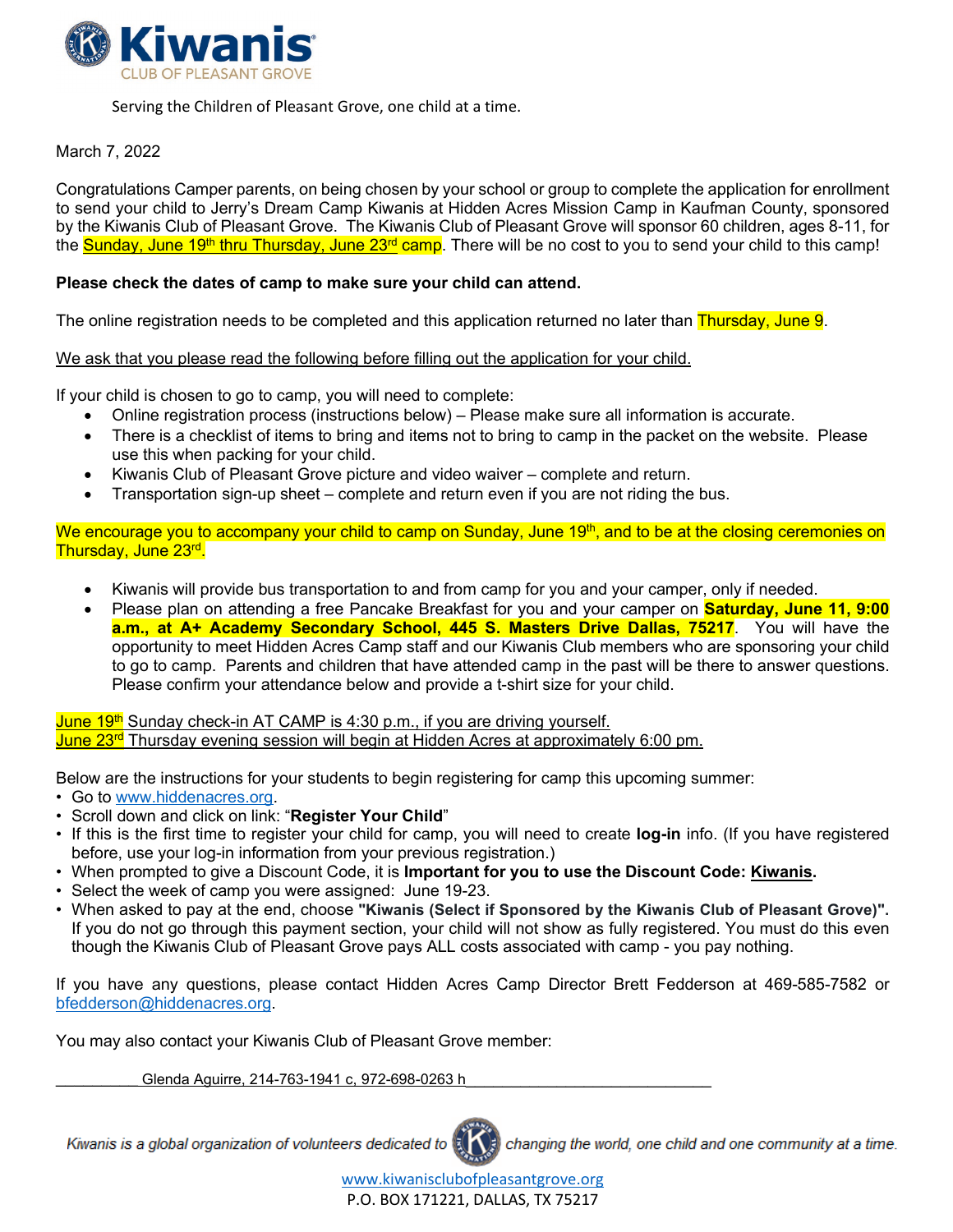

Serving the Children of Pleasant Grove, one child at a time.

## March 7, 2022

JERRY'S DREAM CAMP KIWANIS DATES: **SUNDAY, JUNE 19 to THURSDAY, JUNE 23** 

Bus Information and schedule for Jerry's Dream Camp Kiwanis:

If you cannot take your child to and from camp, we will provide bus transportation for your camper, and a parent or guardian, to and from camp for your convenience. If your child would like to ride the bus to camp, we encourage you to ride with them. The bus will transport you to camp on Sunday and bring you back to the school that afternoon. On Thursday, we provide bus transportation for you to ride to camp for the evening session with the kids. The bus will then bring you all back from Hidden Acres after the evening session. The schedule is posted below for you to keep.

And of course, you can follow in your own vehicle if you wish.

Please fill out the sign-up sheet below and return it to your school.

#### BUS SCHEDULE:

Pickup and Drop off location for both Sunday and Thursday: A+ Academy Secondary School, 445 S. Masters Drive, Dallas, 75217.

# Sunday, June 19 \*\*\*Bus will leave at 2:45 p.m. Check in starts at 2:00 p.m. Bus will bring parent/guardian back to the school after registration at camp. Thursday June 23 <sup>\*\*\*\*</sup>Parents riding bus to camp for evening session: Bus will leave the school at 4:45 p.m.; please be at the school ready to go by 4:30 \*\*\*\* Bus will bring you all back to the school after the evening session around 9 p.m.

DIRECTIONS TO HIDDEN ACRES, 11350 Hidden Acres Lane, Kaufman, TX 75142, IF DRIVING:

| <b>Hidden Acres</b>                                    | From Dallas via Terrell:                               |
|--------------------------------------------------------|--------------------------------------------------------|
| 11350 Hidden Acres Ln Kaufman, TX 75142                | • East on I-20 past Terrell to College Mound Exit      |
| From Dallas via Kaufman:                               | •Right on Hwy 429 to CR 104 (8.1 miles)                |
| •East on Hwy 175to Kaufman                             | • Right on CR 104to entrance gate on right (1.4 miles) |
| • East on Hwy 243 to CR 103 at Ola (8.6 miles)         |                                                        |
| •Left on CR 103to CR 104                               |                                                        |
| • Right on CR 104 to entrance gate on left (1.5 miles) |                                                        |

Kiwanis Club of Pleasant Grove Contact:

Glenda Aguirre, 214-763-1941 c, 972-698-0263 h

Kiwanis is a global organization of volunteers dedicated to



changing the world, one child and one community at a time.

[www.kiwanisclubofpleasantgrove.org](http://www.kiwanisclubofpleasantgrove.org/) P.O. BOX 171221, DALLAS, TX 75217